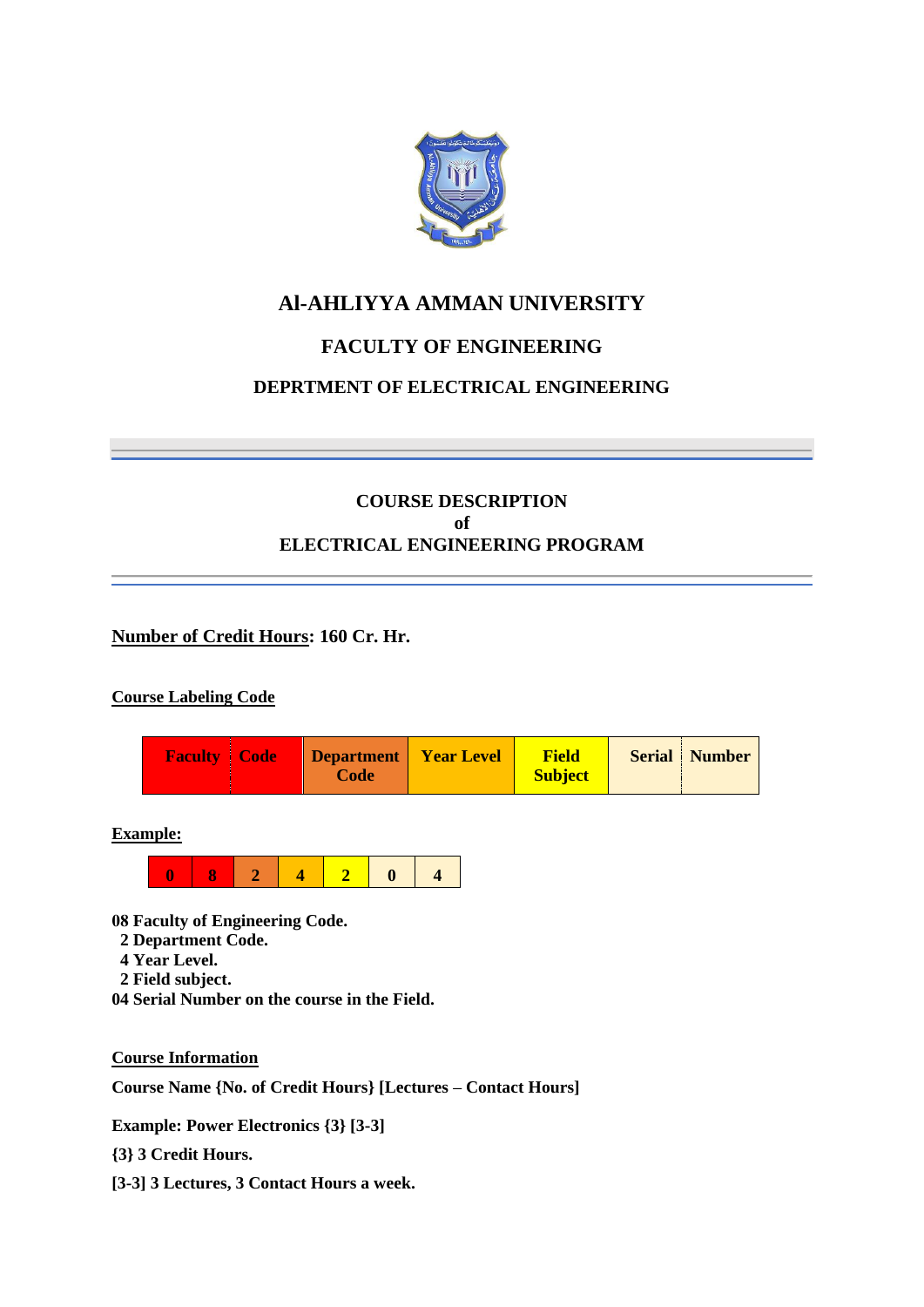## **0121181 English Language Communication Skills (1) {3} [3-3]**

Grammar: question tags, modals, future forms, articles, adjectives, adverbs, if structures; vocabulary: relationships, work, activities, media, war, sport; writing skills: essay, notes, messages, application letters; basic and advanced reading skills; basic and advanced listening skills; verbal skills: oral presentations, arguments.

## *Prerequisite***: 0171100 English Language (Remedial)**

## **0161101 Arabic Language Communication Skills (1) {3} [3 – 3]**

Language levels: phonological level, grammatical level, rhetorical level, orthographic level, comprehension and speaking; grammar exercises, nominal sentences, verbal sentences, kana and its sisters, Inna and its sisters, dual, masculine plural, feminine plural, indeclinable nouns, vocative, appositives; exercises in morphology, present participle and past participle; spelling and punctuation, dictionaries, listening and speaking.

## *Prerequisite***: 0161100 Arabic Language (Remedial)**

## **0161200 Military Sciences {3} [3 -3]**

The establishment and development of the Hashemite Kingdom of Jordan; the history of the Arab Legion; peacekeeping troops; preparing the nation for defense and liberation.

## *Prerequisite***: None**

## **0161201 National Education {3} [3 – 3]**

Concepts and terms; Geography of Jordan; contemporary political history of Jordan; Jordanian Society; Jordanian constitutional and democratic life; Jordanian national institutions; challenges facing Jordan; threats to civic life: fanaticism, extremism, terrorism, violence; corruption: definitions, types, causes, impact, and prevention.

#### *Prerequisite***: None**

## **0152102 English Language Communication Skills (2) {3} [3-3]**

Grammar: comparisons, passives, reported speech, relative clauses, gerunds, infinitives; vocabulary: explore, excess, food, money, success, crime; writing skills: essay, formal letters, letters of complaint; basic and advanced reading skills; basic and advanced listening skills; verbal skills: oral presentations, arguments, oral complaints.

## *Prerequisite***: 0121181 English Language Communication Skills (1**)

## **0161300 Islamic Culture {3} [3 – 3]**

Definition of the culture, characteristics of the Islamic culture, Islamic culture and other cultures; the sources of Islamic culture: The Holy Quran, Sunna, the Arabic language, history of Islam; fields of Islamic culture: faith, worship, morals; challenges facing the Islamic culture: orientalism, globalization, secularism; young people and the impacts of foreign cultures, women and Islam, Islam and terrorism.

## *Prerequisite***: None**

## **0162102 Arabic Language Communication Skills (2) {3} [3 – 3]**

Definition of the Arabic language and its levels; understanding and comprehending extracts; practicing syntax and morphology: the style of command and demands; unconditional morphology relevant to interrogative cases; "kad", [k&d] and its sisters; adjectival, exaggerated expressions; adverbs of time and place, the forms of "al-haser" [al-haser]; dictation exercises;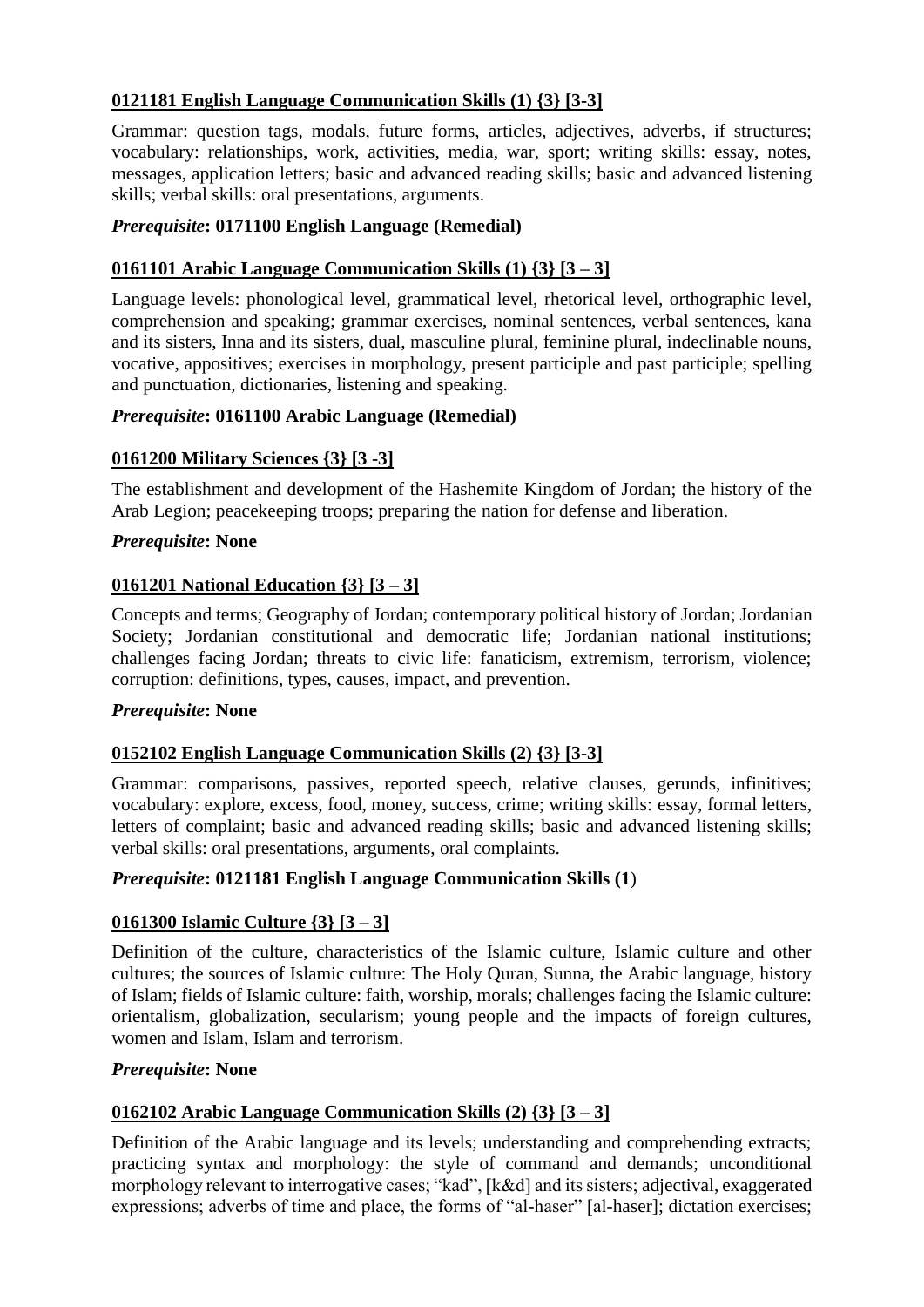the conditions of writing "al-hamza" (the glottal stop); numbers; composition, essay writing, listening and spoken extracts.

## *Prerequisite*: **0161101 Arabic Language Communication Skills (1)**

## **0162301 History of Jordan and Palestine {3} [3 – 3]**

The geography of Jordan and Palestine, Jordan and Palestine in ancient times, general historical look, Jordan and Palestine in the Mamluki period, Jordan and Palestine during the First World War (1914- 1918), Emirate of East Jordan (Transjordan), constitutional and legislative life in Jordan, Palestine under the British Mandate, and Jordanian-Palestinian relations, Jerusalem: historical status.

### *Prerequisite***: None**

## **0411100 Human Rights {3} [3 - 3]**

This course deals with identifying the basic concepts of human rights in an analytical way, and then realistic clarify of the international & regional means dealing with human rights such as treaties, recommendations and international means that are in the process of formation, such imperative rules & customs, this course also address realistically the content of human rights and the rights of the first generation such as right of living. The second-generation rights such as the right to work and third-generation rights such as the right of environment. This course deals with the international ways to protect human rights, whether legal means "reports, complaints of States and individuals, commissions of inquiry," or other means such as the use of economic pressure or political use of force - the theory of intervention for the benefit of humanity.

## *Prerequisite***: None**

## **0132200 Psychology and Life {3} [3 – 3]**

Human behavior, fields of psychology, main approaches to human behavior. Introduce skills based on the understanding of human behavior, teaching students these skills related to the challenges facing students in their everyday life such as: problem-solving, self-confidence, coping with stress, mental health, establishing healthy relationships with others, motivation, and linking all these terms to real life through discussion and application.

## *Prerequisite***: None**

## **0143301 Entrepreneurship {3} [3 – 3]**

Economic science definition: its objectives and the economic problem; The relation between the economic science and other sciences; Economic analysis methods; Production possibilities curve; National income accounts; Consumption; Investment; Saving; Unemployment; Inflation; Money and Banking; Financial and monetary policy and its role in dealing with the imbalanced economy through these policies; Economic development in terms of importance and objectives and economic planning to achieve such objectives; Demand and supply theory and consumer equilibrium; Cost and production theory; Producer equilibrium in different markets.

## *Prerequisite***: None**

## **0162302 Media and Public Relations {3} [3 – 3]**

The nexus between media and society in terms of the social, political, economic and cultural power of the media, the role of the media in giving people the opportunity to express their opinions and promote international relations. Communication and public relations,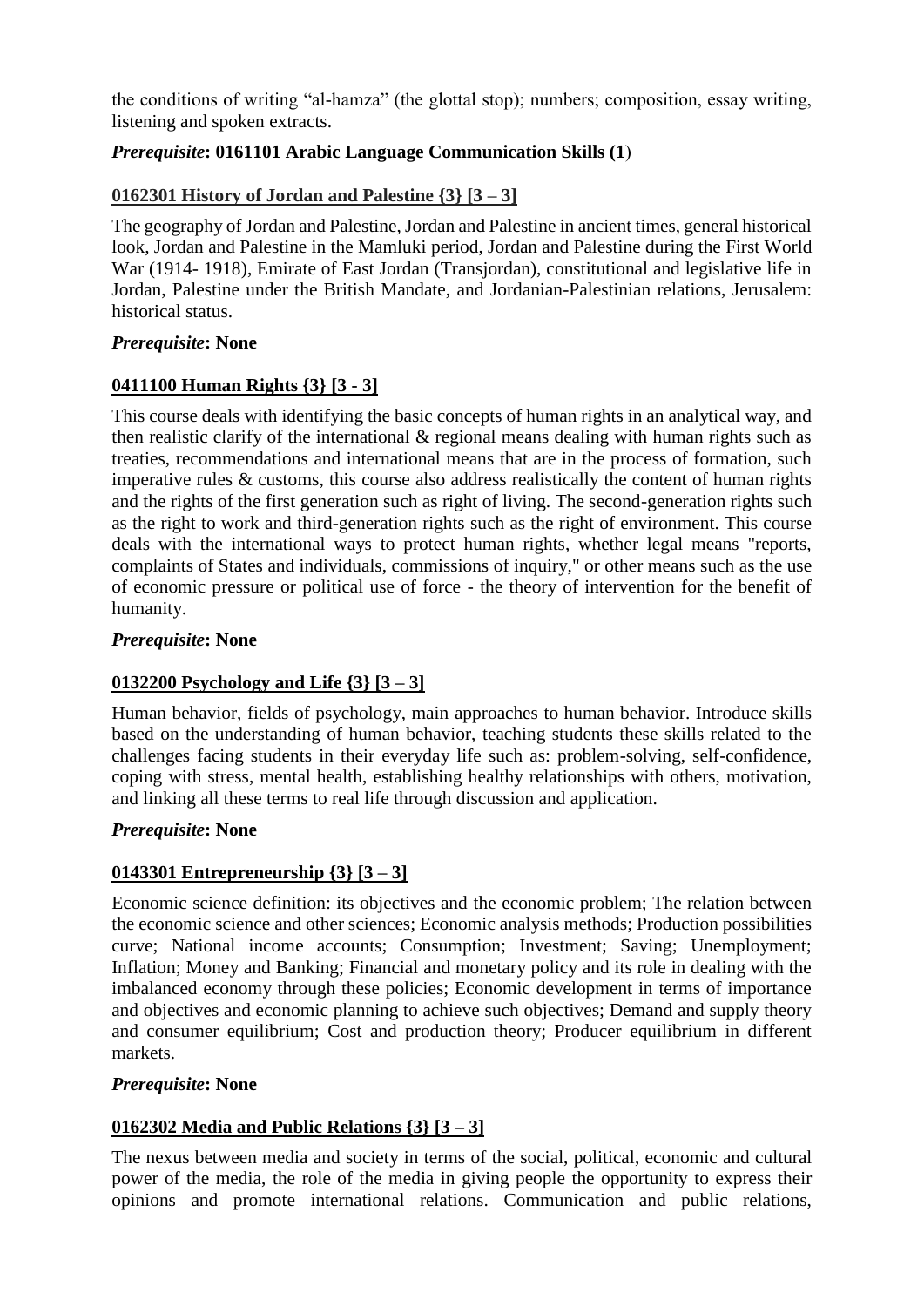communication and its types, levels, forms, properties, fields, activities, physical and nonphysical (symbolic) environment, and obstacles to the communicative process. Public relations: its beginnings, development, principles, bases, importance, functions, planning, activities.

## *Prerequisite***: None**

## **0561500 Tourism and Archaeology {3} [3 - 3]**

Tourism definition; Classification of Tourism; The difference between tourist and other traveler's concepts, Travel types, The definition of Archaeology and archaeological sites: Archaeological surveys and excavations; Documentation; Jordan through the ages; Components of tourism in Jordan; Elements of tourist attractions in Jordan: Archeological sites, Natural sites, Natural reserves, Forests; Tourist movement and types in Jordan; Economical impact of tourism in Jordan.

### *Prerequisite***: None**

## **0161303 Sport and Health {3} [3 – 3]**

Defining health and fitness: physical education, health education; the cognitive, emotional, skill-oriented, and social goals of physical education; the history of physical education: ancient, medieval, and modern ages, the Olympics, Athletics in Jordan: nutrition and exercising; athletic injuries: bone, joint , muscle, skin injuries;: special exercises for figure deformation; diseases related to lack of exercise: diabetes, obesity, being underweight, back pain, cancer; hooliganism: causes and recommended solutions for hooliganism.

### *Prerequisite***: None**

## **0162305 Environmental and Public Safety {3} [3 – 3]**

The concept of the environment, its laws and relation to other sciences, primary and secondary components, cycle of elements in the natural environment, environmental problems, pollution of the environment, the problem of the depletion of environmental resources, principles of public health and diseases: the concept of public health, pathogens, viruses, bacteria, parasites, fungi, insects. The environment and pathology: organic, genetic, reproductive and psychological pathology. Nutrition and public health: types of food, malnutrition diseases, undesirable eating habits. The environment and public health from an Islamic perspective: Quranic verses and sayings of the Prophet.

#### *Prerequisite***: None**

## **0162306 Science and Life {3} [3 – 3]**

Origin and evolution of life: origin of universe, solar system formation and the origin of the earth, prebiotic chemistry, water for life sustenance contributions of polymer industry-natural and synthetic polymers, pharmaceuticals and cosmetics, generic and herbal drugs, drug abuse and its consequences.

#### *Prerequisite***: None**

## **0111101 Mathematics (1) {3} [3-3]**

Review of basic algebra, functions, limits, continuity, derivatives of algebraic, trigonometric, exponential and logarithmic functions. curve sketching, related rates problems, maximumminimum problems, indefinite integral, definite integral and applications with emphasis on engineering and pharmacy models.

#### *Prerequisite***: None**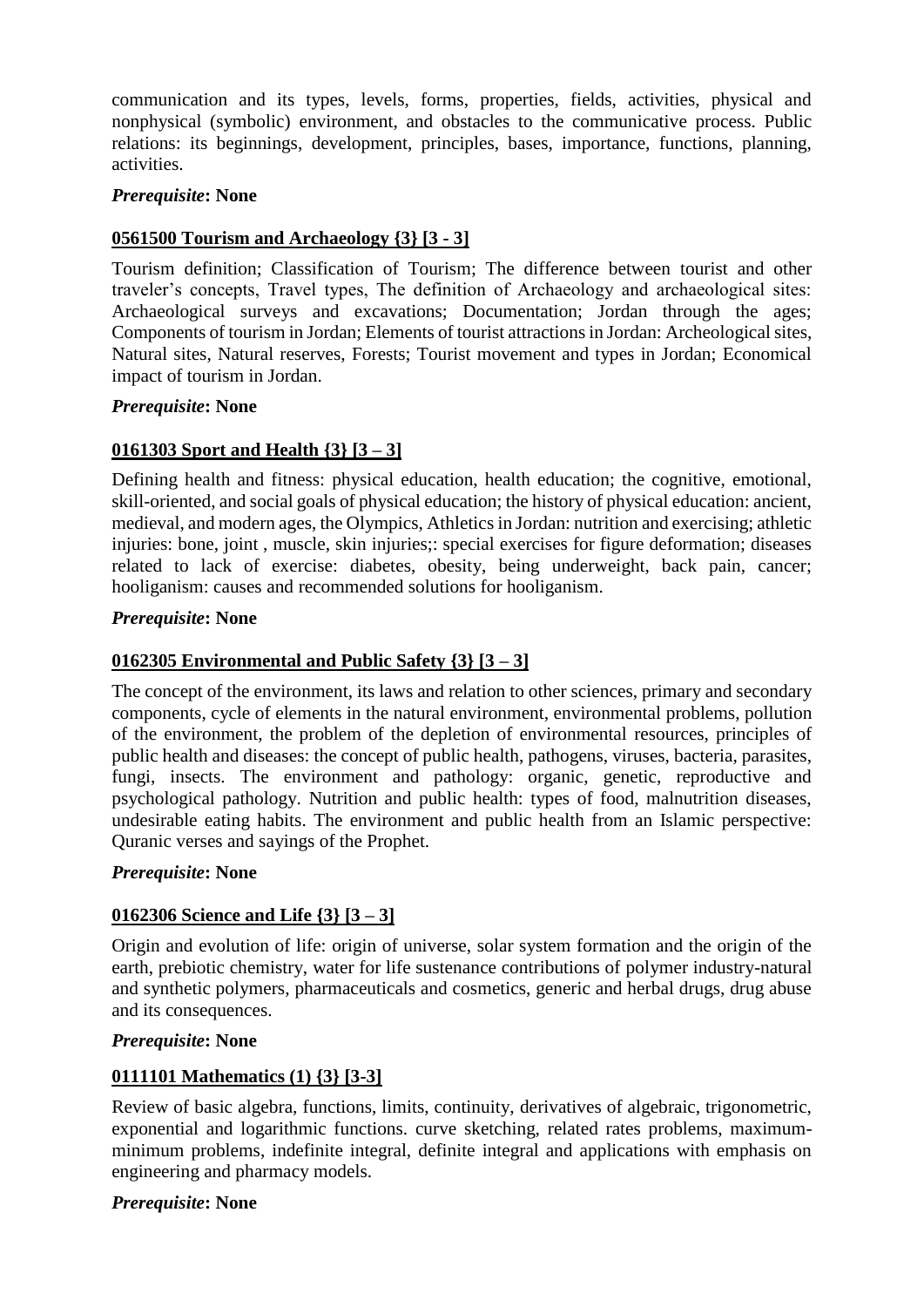## **0111202 General Physics (1) {3} [3-3]**

Physics and Measurement; Motion in One Dimensions; Vectors; Motion in tow Dimensions; The Laws of Motion; Circular Motion; Applications of Newton's Laws; Energy of a System; Conservation of Energy; Linear Momentum and Collisions; Rotation of a Rigid Object about a Fixed Axis; Angular Momentum; Static Equilibrium and Elasticity; Universal Gravitation; Fluid Mechanics; Oscillatory Motion; Wave Motion; Sound waves; Superposition and Standing Waves; Temperature; The First Law of Thermodynamics; The Kinetic Theory of Gases; Heat Engines, Entropy, and the Second Law of Thermodynamics.

## *Prerequisite***: None**

## **0111203 General Physics (2) {3} [3-3]**

Electric Fields; Gauss Law; Electric Potential; Capacitance and Dielectrics; Current and Resistance; Direct Current circuits; Magnetic Fields; Source of the Magnetic Field; Faraday's Law; Inductance; Alternating- Current Circuits; Electromagnetic Waves.

## *Prerequisite***: 0111202 General Physics (1)**

## **0111204 General Physics Lab. {1} [1-2]**

Experimental Error and Data Analysis; Measurements; Vectors; Kinematics; Newton's Second Law; Friction; Centripetal Force; work and Energy; Hooke's Law; Simple Pendulum; Specific Heat of Metals; Determination of the coefficient of viscosity by Stoke's law; Archimedes Principle and Specific Gravity; Ohm's Law; Kirchhoff's Law; Wheatstone Bridge & Resistivity; The Oscilloscope, RC circuit

## *Co-requisite***: 0111202 General Physics (1)**

## **0112102 Mathematics (2) {3}[3-3]**

Applications of the Definite Integral; Techniques of Integration; Hyperbolic Functions; Inverse Trigonometric Functions; L'hopital's Rule and Indeterminate Forms; Improper Integrals; Taylor's Formula; Sequences and Infinite Series and Applications with Emphasis on engineering models.

#### *Prerequisite***: 0111101 Mathematics (1)**

## **0811201 Computer Skills (Engineering) {3} [3-3]**

The Basic Concepts of Programming using C++ language: C++ Programming; Controls Structures; Functions; Arrays; Pointers; An introduction to Classes and Objects.

## *Prerequisite***: 0331200 Computer Skills (Remedial)**

## **0812101 Technical Writing {1} [1-1]**

Identify and Write Technical and Scientific Reports in English; Focus on the Technical Side on Every Part of the Report; Practical Applications on Selected Topics.

## *Prerequisite***: 0121181 English Communication Skills (1)**

## **0812102 Engineering Ethics {1} [1-1]**

Engineering ethics; applied ethics and moral principles that apply to the practice of engineering; obligations on the shoulders of engineer towards society and towards its clients and his profession; ethics code engineering practice.

#### *Prerequisite***: 0121181 English Communication Skills (1)**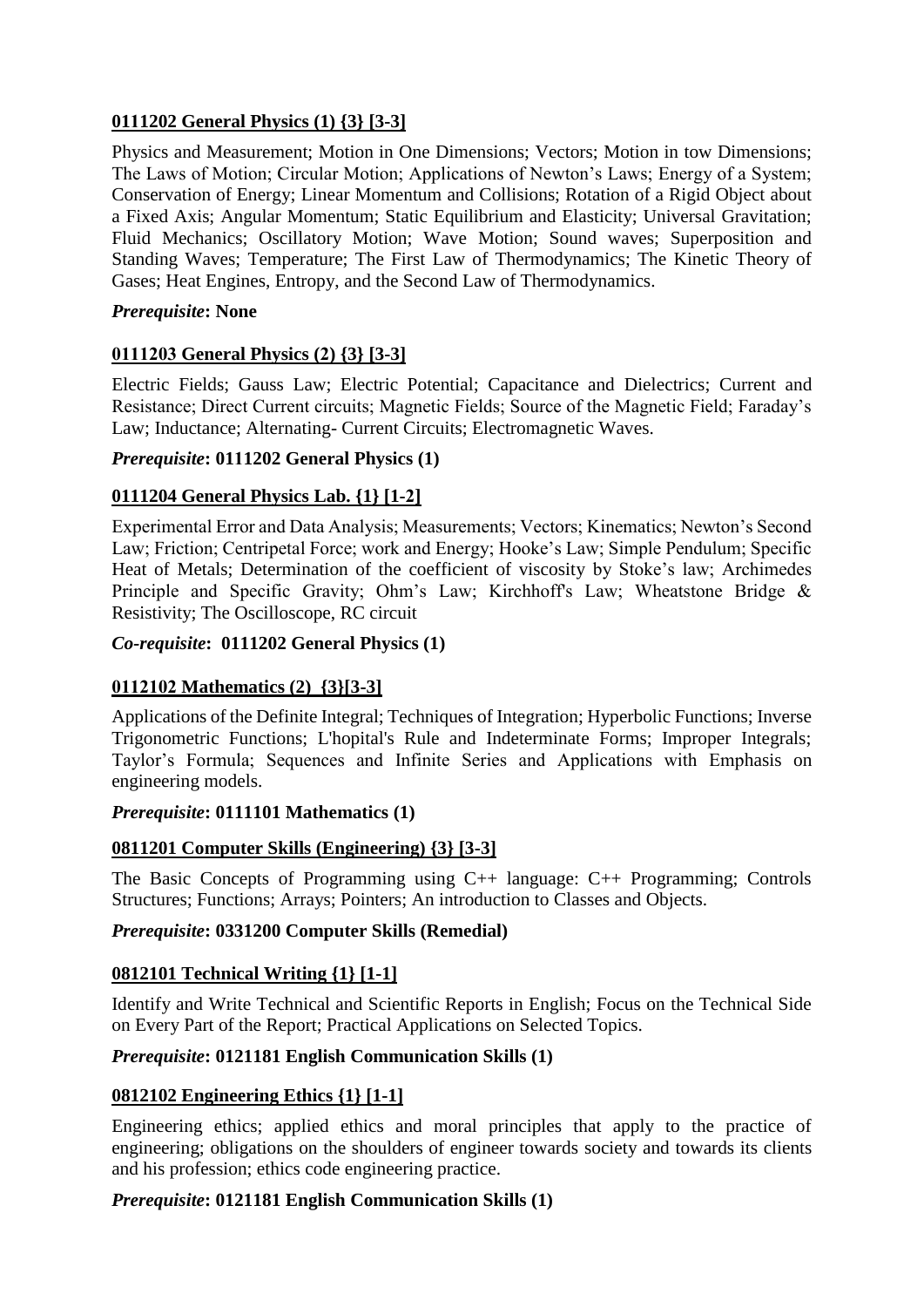## **0832103 Engineering Mathematics (1) {3} [3-3]**

Different Methods of Solving Ordinary Differential Equations Applicable to the First, Second and Higher-Order DEs, Linear and Nonlinear DEs, Homogeneous and Nonhomogeneous DEs. As an Engineering Application, Modeling of Some Engineering, Physical, and Social Problems will be given.

## *Prerequisite:* **0112102 Mathematics (2) (to be passed)**

### **0832104 Engineering Mathematics (2) {3} [3-3]**

Linear Algebra: Matrices, Vectors, Determinants, Solution of Linear Systems of Equations, Inverse of a Matrix; Matrix Eigenvalues Problems: Eigenvalues, Eigenvectors, and Diagonalization; Complex Analysis: Complex Numbers and Functions, Analytic and Harmonic Complex Functions, Exponential, Trigonometric and Logarithmic Complex Functions.

### *Prerequisite:* **0112102 Mathematics (2)**

## **0832107 Engineering Statistics {3} [3-3]**

Applications of Statistics in Engineering; Topics Include: Presentation and Treatment of Data; Introduction to Probability Theory and Probability Distribution (Discrete and Continuous); Counting Techniques; Sampling Theory; Statistical Estimation; Testing Hypothesis; Correlation; Regression Analysis.

### *Prerequisite:* **0111101 Mathematics (1)**

## **0833105 Numerical Analysis {3} [3-3]**

General Numerical Methods: Equation Solving Via Iteration, Interpolation; Numerical Integration, and Numerical Differentiation; Numerical Methods in Linear Algebra, Gauss Elimination, Least Squares Method, Numerical Methods for Differential Equations.

## *Prerequisite:* **0832104 Engineering Mathematics (2)**

## **0871101 Engineering Workshops {1} [1 – 2]**

Workplace safety and use of tools; Basic skills of measuring and machining; Basic skills of welding; Household electric circuit installation; Basics of carpentry and its tools.

#### *Prerequisite***: None**

## **0871102 Engineering Drawing {2} [2 – 4]**

Use of Instruments; Lettering; Graphic Geometry; Orthographic; Isometric Drawing and Sketching; Sectional Views; Computer Aided Design; Applications in Civil, Mechanical, Architectural and Electrical Engineering.

#### *Prerequisite***: None**

## **0872301 Electric Circuits (1) {3} [3 – 3]**

Basic Components and Electric Circuits: Units and Scales, Current, Voltage, Power, Voltage and Current Sources, Ohm's Law; Voltage and Current Laws: Kirchhoff's Voltage, Kirchhoff's Current Laws; Nodal and Mesh Analysis; Techniques of Circuit Analysis: Linearity and Superposition, Source Transformations, Thevenin and Norton Equivalent Circuits, Maximum Power Transfer; Energy Storage Elements: Capacitor, Inductor; Basic RL and RC Circuits: The Source Free RL Circuit, The Source Free RC Circuit, The Unit-Step Function; The RLC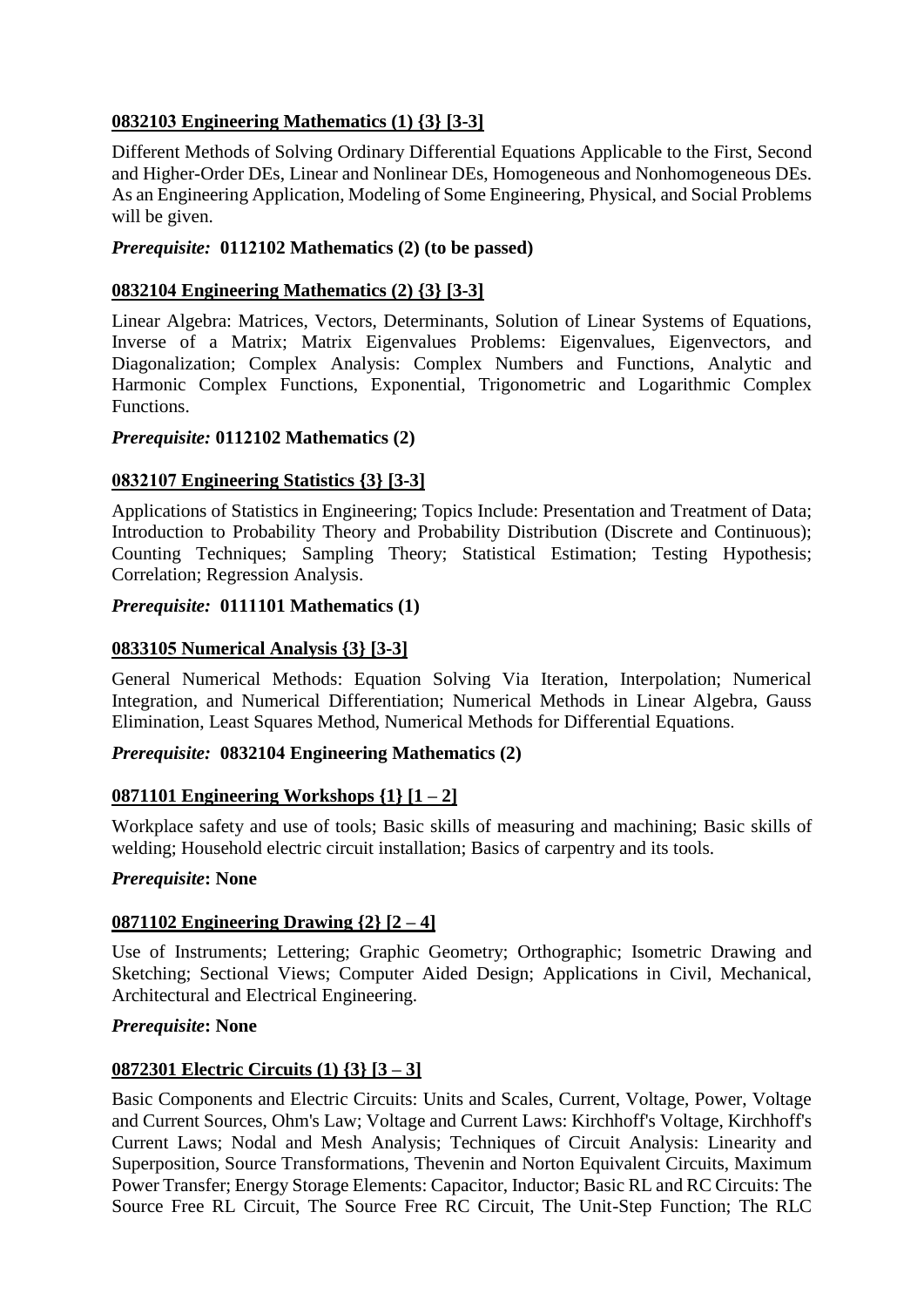Circuit: The Source Free Parallel Circuit, The Over Damped Parallel RLC Circuit, Complete Response Analysis; Introduction to AC Circuits.

## *Prerequisite***: 0111202 General Physics (1)**

## **0872302 Electric Circuits (2) {3} [3 – 3]**

Sinusoidal Steady State Analysis: Characteristics of Sinusoids, Forced Response to Sinusoidal Functions, The Phasor, Phasor Relationships for R, L, and C, Impedance, Admittance; AC Circuit Power Analysis: Instantaneous Power, Average Power, Effective Values of Current and Voltage, Apparent Power and Power Factor, Complex Power; Three-Phase Circuits; Magnetically Coupled Circuits; Complex Frequency and Laplace Transform; Circuit Analysis in The s-Domain; Frequency Response; Two-Port Networks.

## *Prerequisite:* **0872301 Electric circuits (1) (to be passed)**

## **0872303 Electric Circuits Lab. {1} [1 – 2]**

DC Circuits: Kirchoff's Voltage and Current Laws, Network theorems, Maximum Power Transfer; Transient Circuits: RL, RC, RLC; Resonant Circuits; Magnetically Coupled Circuits; Two-Port Networks.

#### *Prerequisite***: 0872301 Electric Circuits (1)** *Co-requisite***: 0872302 Electric Circuits (2)**

### **0872304 Electromagnetics {3} [3 – 3]**

Basic vector algebra and vector calculus; Coordinate systems and transformation; Electric field: Coulomb's law, electrostatic field, electric potential, electric flux density, Gauss's law and boundary value problems, capacitor and energy density in electrostatic fields; Maxwell's equation; Magnetic field: steady electric current, Biot-Savart law and magneto-static fields, magnetic flux density, Ampere's law, magnetic vector potential, magnetic forces, inductance and energy density in magneto-static fields, ferromagnetic material and magnetic circuits; Time-varying fields and Maxwell's equations; Electromagnetic waves: characteristics, speed, power and polarization.

#### *Prerequisite:* **0111203 General Physics (2)**

## **0873305 Electrical Machines {3} [3 – 3]**

Principles of Electromagnetic circuit; Single-phase transformers: ideal, practical transformer, equivalent circuit, auto-transformer; Three-Phase Transformer: Types, Connection; AC Machinery Fundamentals: Principle of work, rotating magnetic field; Three phase induction motors: Principle of work, properties an performance, starting, speed control; Synchronous Machines: Construction, Internal Generated Voltage, Equivalent Circuit; Operation Modes: Alone, Parallel; Synchronous Motors: Steady state operation, starting.

### *Prerequisite:* **0872302 Electric Circuits (2)**

## **0873308 Instrumentation & Measurements {3} [3 – 3]**

Introduction to Measurements and Errors: Units, Standards, and Calibration; Measurement Bridges; Electronics meters: DC, and AC; Indicating Instruments and Digital Multi meters; Oscilloscope and its Applications; Signal Generation; Analog and Digital Data Acquisition Systems: Transducers: Spectrum Analyzer and its Application: Frequency Counters.

#### *Prerequisite:* **0822201 Electronics (1)**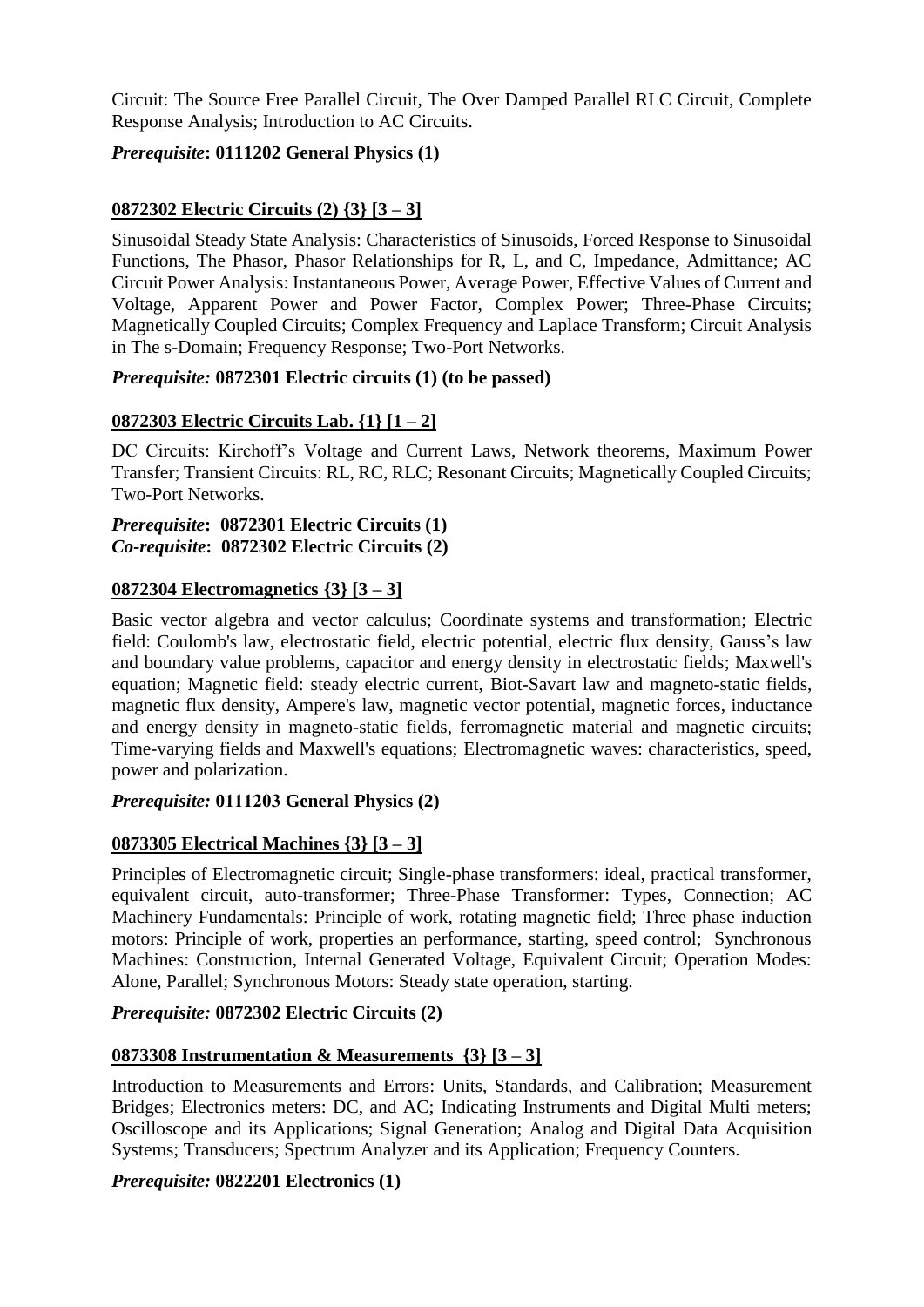## **0873309 Instrumentation & Measurements Lab. {1} [1 – 2]**

Characteristics of Moving Coil Meters; Galvanometer Applications; Applications of Bridges Including: Resistance, Capacitance, and Inductance; Thermal, Light, and Displacement Transducers; Frequency Discriminators; Calibration of Measurement Devices; Oscilloscope Measurements.

### *Co-requisite***: 0873308 Instrumentation and Measurements**

## **0874106 Engineering Economy and Management {3} [3 – 3]**

Engineering Project Development; Decision Making; Basic Concepts of Capital Investment: Formulas and Applications, Rates of Return, Economic Feasibility of Projects (Net Future Value, Net Present Value, and Equivalent Uniform Cash Flow); Comparison of Mutually Exclusive Proposals; Benefit-Cost Ratio Method; Depreciation; Corporate Taxation; Resource Allocation.

### *Prerequisite:* **0111101 Mathematics (1)**

## **0874209 Power Electronics {3} [3 – 3]**

General introduction; Power semiconductor Switches: Features, Characteristics and Classification of Diodes, Transistor, Thyristor and others; Quality Assessment and Parameters of AC & DC Waveform; Single-Phase and Three-Phase Rectifier Circuits; Uncontrolled, Fully-Controlled, and Semi-Controlled Converters; AC/AC Converters (AC Voltage Regulators); DC/DC Converters (DC Choppers); DC/AC Converters (Inverters); Applications of Power Electronics.

#### *Prerequisite:* **0822201 Electronics (1)** *Co-requisite***: 0823501 Signals and Systems**

## **0874210 Power Electronics Lab. {1} [1 – 2]**

Single-Phase Half-Wave Rectifiers: Controlled, and Uncontrolled; Single-Phase Full-Wave Rectifiers: Controlled, and Uncontrolled, and Semi-Controlled; Three-Phase Half-Wave Rectifiers: Controlled, and Uncontrolled; Three-Phase Full-Wave Rectifiers: Controlled, and Uncontrolled, and Semi-Controlled; Regulators; Invertors.

#### *Co-requisite***: 0874209 Power Electronics**

## **0874306 Electrical Machines Lab. {1} [1 – 2]**

DC Machines: Motors, Generators; Transformers: Single phase, Three-phase Transformers; Three-phase Synchronous Machines: Motors, Generators; Three-phase Induction Motors: Squirrel Cage Rotor, Wound Rotor (Slip-ring); Single-phase Motors.

#### *Co-requisite***: 0873305 Electrical Machines**

## **0874310 Electrical Power Systems (1) {3} [3 – 3]**

Structure of modern power systems, Basic concepts; Per unit system; Power transmission lines; Characteristics and Performance of power Transmission Lines; Load flow studies; Formulation of ZBUS Matrix; Symmetrical Fault Analysis; Symmetrical components; Unsymmetrical Fault Analysis; Symmetrical components.

#### *Prerequisite:* **0873305 Electrical Machines**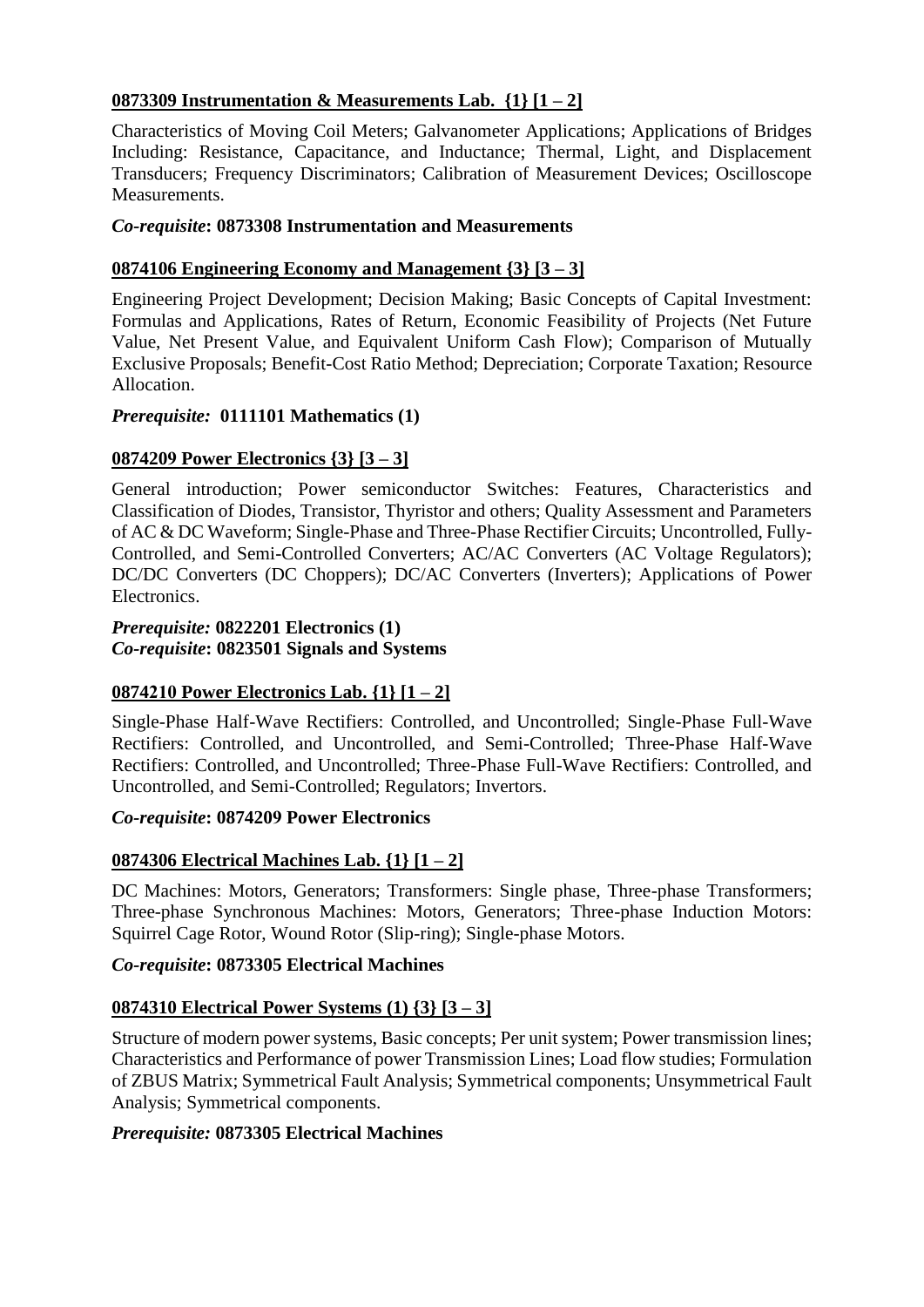## **0874312 Control Systems {3} [3 – 3]**

Concept of Control Systems; Open-loop and Closed-loop Systems; Mathematical Modeling of Physical Systems; Transfer Function and System Modeling Diagrams; Response Characteristics of Control Systems; Specifications of System Performance; Stability Analysis of Linear Control Systems; Routh's Stability Criterion; Time-domain Analysis of Control Systems; Design of Controllers and Compensators.

## *Prerequisite:* **0823501 Signals and Systems**

## **0874314 Design of Lighting and Electrical Installations {3} [3 – 3]**

Residential and Commercial building wiring: blueprint reading, branch circuit and feeder installations, service entrance installations; Lighting: Illumination basic concepts, parameters and units, types and characteristics of lamps and luminaries, Indoor lighting design and public road lighting design; Low-voltage installations with TT earthing system of panels and boards; Single line diagram electrical safety; Special electrical installations: Fire alarm systems, Closed-Circuit Television.

## *Prerequisite:* **0874310 Electrical Power Systems (1)**

## **0874316 Electrical Power Systems (2) {3} [3 – 3]**

Review of Synchronous Generator (SG): Simplified models of SG for steady state and transient analysis; Basic Mathematical models for Power System Stability (PSS): Formal Definition of PSS, Classification of PSS, The Swing Equation, Transient Power-Angle Curve, The generalized swing equation with damping; Small signal (static) stability: Linearization of Swing Equation, Roots of Characteristic Equation, Undamped and damped Frequency of Oscillation, State Variable Form; Transient stability: Equal-Area Criterion and its applications to faults, Numerical Integration of the Swing Equation; Voltage Stability: Comparison of angle and voltage stability, Mathematical formulation of static voltage stability problem, Tools for voltage stability analysis, Reactive power flow and voltage collapse, Dynamic Vs. Steady-state Analysis of Voltage Stability; Power System Security: Security function, System state classification, Security analysis, Contingency Analysis, Contingency Analysis using Sensitivity Factors, Line Loadability; Computer applications to all studied topics using Matlab.

#### *Prerequisite:* **0874310 Electrical Power Systems (1) (to be passed)**

## **0874317 Electrical Power Systems Lab. {1} [1 – 2]**

Transmission Line Parameters and Performance; Transformers: Voltage, Current; System Faults; Protection Systems; Power System Performance in Steady – State and PS Transient.

*Prerequisite:* **0874310 Electrical Power Systems (1)**  *Co-requisite***: 0874310 Electrical Power Systems (2)**

#### **0874901 Field Training {3} [\*]**

Practical experience to be gained through working for eight continuous weeks in an accredited establishment.

*Prerequisite:* **Pass of 110 Cr. H. (\*) 8 working weeks**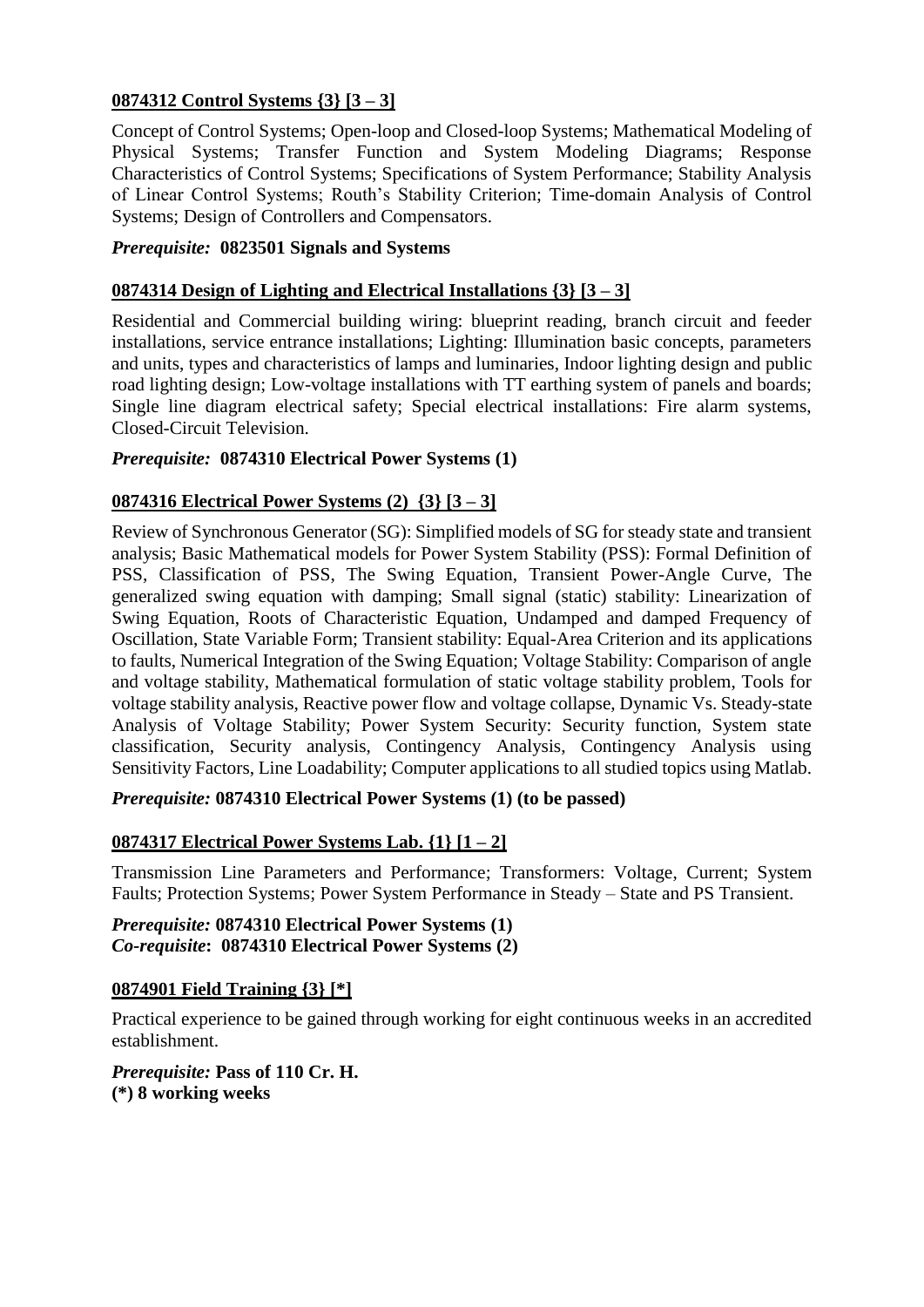## **0875313 Control Systems Lab. {1} [1 – 2]**

Open-Loop and Closed-Loop Systems; Servomechanism Principles; Transient Response; Closed-Loop Position and Velocity Control Systems; The Effect of Gain, PI, PD, and PID Controls on System Performance; Control Systems for First and second order differential equations; Frequency Response Measurements; Analogue Computer Simulation of Control Systems.

## *Co-requisite***: 0874312 Control Systems**

## **0875315 Design of Lighting and Electrical Installations Lab. {1} [1 – 2]**

Identify structural equipment; Training on domestic and industrial installations; Fault detection; safety systems and electrical protection installations; phone system for the entrances of buildings combinations; Fire alarm systems; Closed-Circuit Television; Lighting design and evaluation of lighting devices combinations.

### *Co-requisite***: 0874314 Design of Lighting and Electrical Installations**

## **0875318 Renewable Energy Systems {3} [3 – 3]**

Conventional and renewable energy sources; Possible approaches for conversion of sunlight into electricity; Statistics on world installations of renewable energy systems and costs; Environmental considerations; Wind turbines (WTs) and Wind characteristics: Types of WTs, Power in the wind, Impact of tower height, Maximum rotor efficiency, Average power in the wind; WT generators: Review of induction generators, Fixed- and Variable-speed WTs, Types of Control systems, Typical wind generation configurations, Estimates of produced electrical energy, WT power curve, WT economics, Environmental impacts of WTs; Solar radiation: Properties of light, Solar Radiation in Space and the Earth's Surface, Solar angles, solar radiation measurements, calculation of average monthly insolation on a tilted surface, Peak Sun Hours; Physics and electrical characteristics of solar PV Cells: Basic semiconductor physics, Equivalent circuit for a solar cell, The I–V curve under STC, Bypass diodes and blocking diodes, Types of PV cells; Grid-connected PV systems: Principal components, Configurations of inverters and PV arrays, Interfacing with the Utility, DC and AC rated power, STC efficiency of PV module or array, Estimating PV energy production, PV System sizing (Design), PV System economics; Computer applications to all studied topics using Matlab.

## *Prerequisite:* **0874310 Electrical Power Systems (1); 0874209 Power Electronics**

## **0875902 Graduation Project (1) {1} [1 – 2]**

Each student (or a team of students) may choose from a list of research projects, and is/are supervised by a faculty member in the department. Project (1), which represents the first phase of the graduation project, requires gathering the practical and theoretical resources needed for the completion of graduation project (2).

#### *Prerequisite:* **Pass of 120 Cr. H**

#### **0875903 Graduation Project (2) {2} [2 – 4]**

The student implements and finalizes the work described in project (1). After full implementation of the project's goals, the student must present a comprehensive report on the entire graduation project to an examining committee.

## *Prerequisite:* **0875902 Graduation Project (1)**

## **0812401 Digital Logic Circuits {3} [3-3]**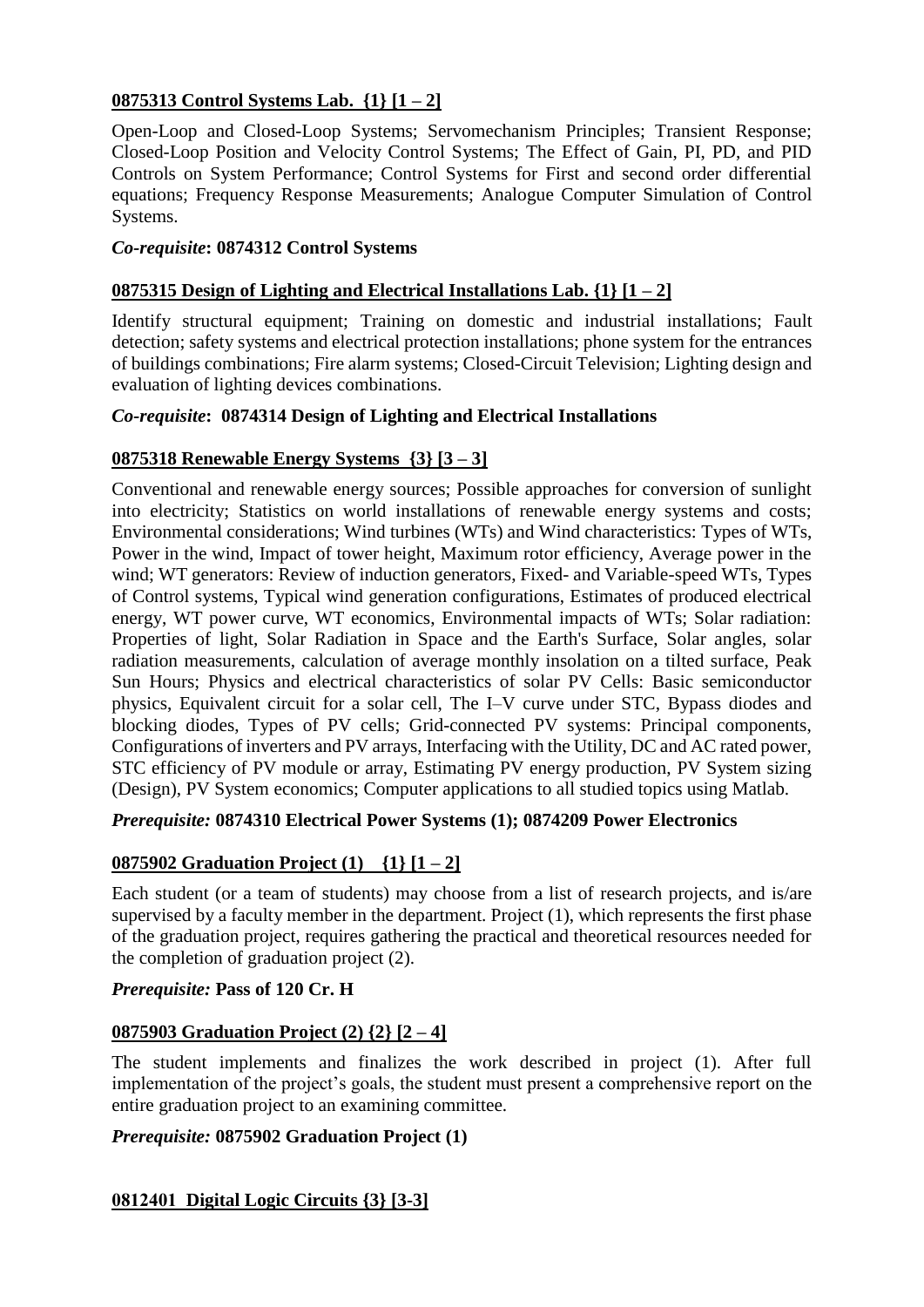Digital Numbering System and Information Representation: Arithmetic Operations, Decimal and Alphanumeric Codes, Binary Logic; Boolean Algebra: Identities, Functions and Manipulation, Standard Forms, Simplification, Logic Gates, Switch-Level and Logic CMOS Implementation, Integrated Circuits; Combinational Logic Design: Circuits (Gate Level), Design Hierarchy and Procedures, Computer-Aided Design, Combinational Two-Level and Multi-Level Implementations, Arithmetic (Add, Subtract, Multiply) and Other Popular Modules (Multiplexers, Encoders, Decoders); Programmable Logic Design: ROMs, PLAs, PALs, FPGAs, Language-Directed Combinational Design (VHDL); Sequential Logic Design: Latches, Flip-Flops, State Machine Design and Minimization (Mealy and Moore Models); Design Problems.

## *Prerequisite***: None**

## **0812402 Digital Logic Circuits Lab. {1} [1-2]**

The Digital Logic Circuits laboratory develops students with the ability of identifying the digital logic gates and combinational logic circuits such as adders, decoders. Students are also conducting experiment with memory elements (flip-flops) and sequential logic circuits.

### *Co-requisite***: 0812401 Digital Logic Circuits**

### **0813405 Microprocessors {3} [3-3]**

Introduction to the Microprocessor and Microcomputer; The Microprocessor and its Architecture; Addressing Modes; Instruction Set; Programming the Microprocessor using Assembly Languages; 8086 and 8088 Hardware Specifications: Memory Interface, Basic I/O Interface, Interrupts, Keyboard and Printer Interface, PPI 82C55, ADC, DAC and DMA Interface.

## *Prerequisite***: 0812401 Digital Logic Circuits**

## **0814104 Discrete Mathematics {3} [3-3]**

Introduction to Discrete Mathematics: Logic, Relations, Functions, Basic Set Theory, Countability and Counting Arguments, Proof Techniques, Mathematical Induction, Graph Theory, Combinatorics, Discrete Probability, Recursion, Recurrence Relations, and Number Theory; The Fundamental Mathematical Tools Used in Computer Engineering as: Sets, Relations, and Functions; Propositional Logic: Predicate Logic, and Inductive Proofs, Summations, Recurrences, and Elementary Asymptotic; Counting and Discrete Probability; Undirected and Directed Graphs; Introductory Linear Algebra with Applications in Computer Engineering.

### *Prerequisite:* **0832104 Engineering Mathematics (2)**

#### **0814407 Embedded Systems {3} [3-3]**

Introduction to Embedded Systems; Introducing PIC 16 Series: Architecture Overview of PIC16F84A, The 16F84A Memory, Power Up and Reset; Building Assembly Programs: Introduction to Assemblers, 16 Series Instruction Set; Parallel Ports; PIC 16F87XA: Architecture Overview, Special Memory Operations; The physical interface; Interrupts, Counters and Timers: Working with Interrupts, Counters and Timers, Watchdog Timer, Sleep Mode, Capture Mode, Compare Mode, PWM Module; Serial Communication; Data Acquisition.

#### *Prerequisite***: 0812401 Digital Logic Circuits**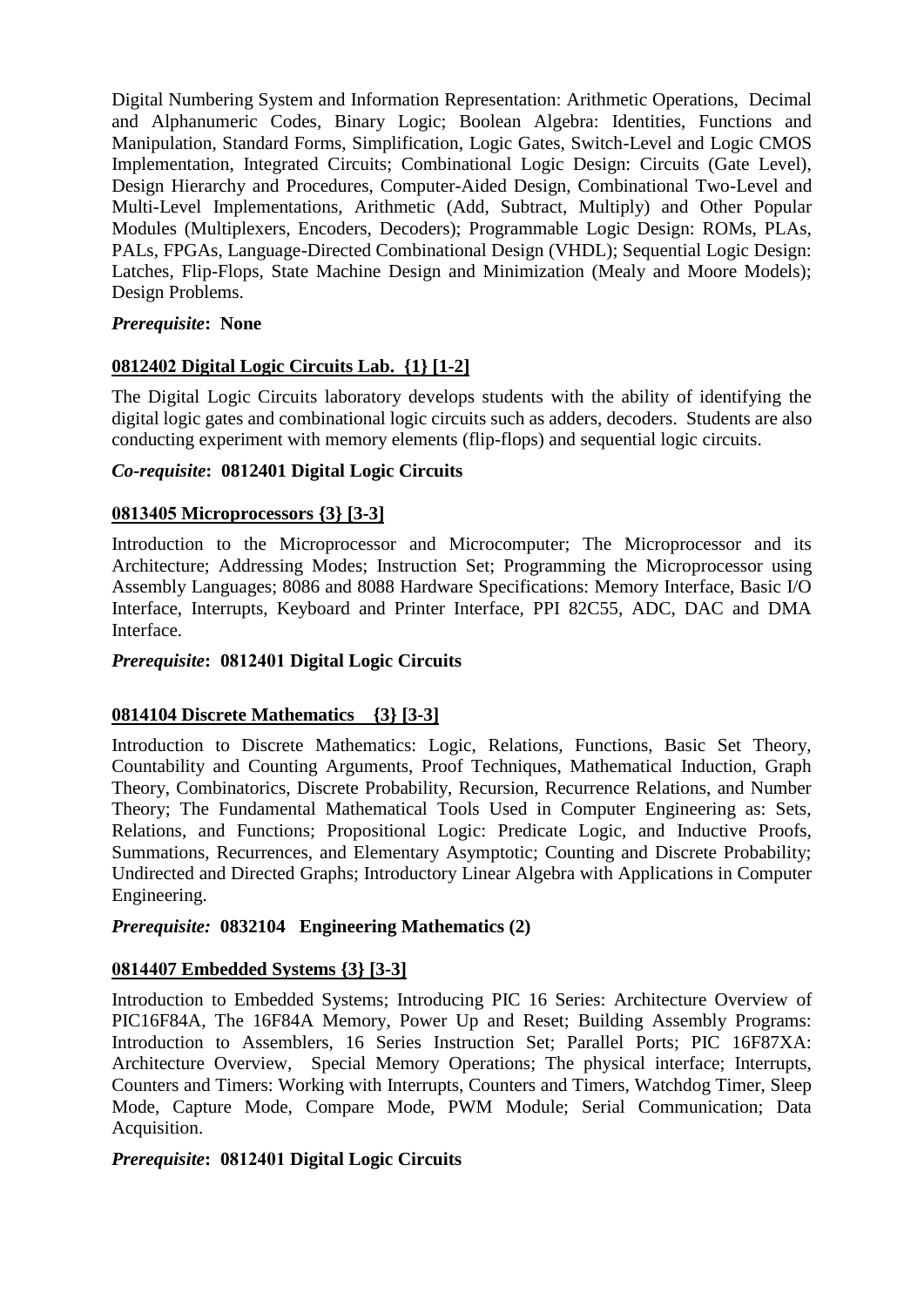## **0814415 Microprocessors and Embedded Systems Lab {1} [1-3]**

The embedded systems and microprocessors laboratory is assigned to some other engineering departments. The lab combines related topics of the embedded systems lab and microprocessors lab that are useful to medical engineering students. The lab incorporates a number of experiments relevant to Intel 8086/8088 microprocessor and Microchip PIC microcontrollers

#### *Prerequisite:* **0813405 Microprocessors**  *Co-requisite***: 0814407 Embedded Systems**

## **0822201 Electronics (1) {3} [3-3]**

Semiconductor materials and diodes: the pn junction, diode types, Zener diode; diode basic circuit analysis, diode applications; transistor amplifiers (BJT, MOSFET and JFET): physics, I-V characteristics, dc biasing and small signal analysis.

### *Prerequisite***: 0872301 Electric Circuits (1) (to be passed)**

### **0823101 Probabilities and Random Processes {3} {3-3}**

Introduction to Probability and Random Variables; Statistics of Random Variable; Random Process; Ergodicity and Stationary; Variance and Autocorrelation Function; Power Spectral Density; Filtering of Random Processes; Gaussian Process: Noise, Narrow Band Random Process.

### *Prerequisite:* **0832107 Engineering Statistics**

## **0823203 Electronics (2) {3} [3-3]**

Multistage amplifiers; frequency response of single stage and multistage transistor amplifiers; differential amplifiers; operational amplifiers: analysis, design, frequency response, and applications; oscillators; passive and active filters.

#### *Prerequisite***: 0822201 Electronics (1)**

## **0823206 Electronics Lab. {1} [1-2]**

Diode characteristics and applications. BJT characteristics and DC biasing. FET characteristics and DC biasing. BJT amplifiers. Operational amplifiers. Multistage amplifiers. Differential amplifiers. Frequency response. Feedback techniques.

#### *Prerequisite:* **0822201 Electronics (1)** *Co-requisite***: 0823203 Electronics (2)**

## **0823207 Digital Electronics {3} [3-3]**

Digital electronic signals and switches: digital signal, clock waveform, serial and parallel representation, applications of relay, diode and BJT as a switch; digital logic families: RTL, DTL, TTL, ECL, MOS and CMOS logic family, interfacing between families; timing circuits: bistable, monostable, astable circuits and 555-timers; interfacing to the analog world: DAC and ADC circuits, sample and hold circuits; memory concepts: RAM, ROM, magnetic and optical storage.

## *Prerequisite***: 0823203 Electronics (2)**

## **0823208 Digital Electronics Lab. {1} [1-2]**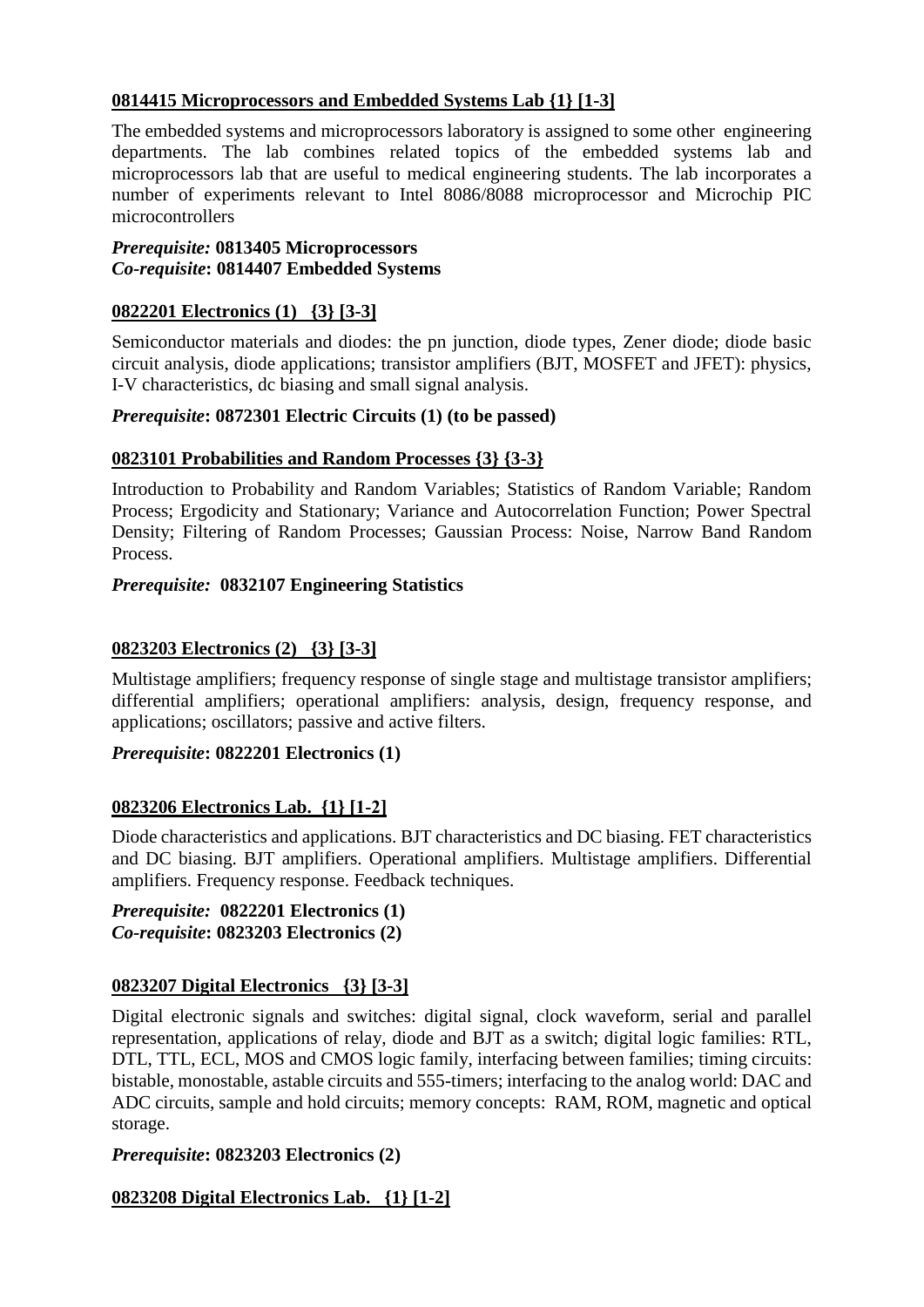Characteristics of switching devices, characteristics of logic gates: RTL, TTL, and COMS, interfacing of TTL & CMOS gates; analysis and design of multivibrators circuit; application of 555 timer; DAC and ADC circuits.

## *Co-requisite***: 0823207 Digital Electronics**

## **0823501 Signals and Systems {3} [3-3]**

Classification of signals, basic concepts of sampling, basic continuous-time and discrete-time signals; signal processing using MATLAB; classification of systems, properties of continuoustime LTI systems, convolution integral, proprieties of discrete-time LTI systems, convolution sum, difference equations; Laplace transform, transfer function; Fourier series; Fourier transform, frequency response of continuous-time LTI systems, power spectral density.

### *Prerequisite:* **0112102 Mathematics (2)**

## **0823502 Analog Communications {3} {3-3}**

Review of: Fourier Transforms; Spectra, Filters, and Hilbert transform; Analog Modulation Techniques: AM, FM and PM; Band-pass Noise Representation: Noise Performance of Analog Modulation; FDM, Super-Heterodyne Receiver.

### *Prerequisite***: 0823501 Signals and Systems (to be passed)**

### **0824504 Digital Communications {3} {3-3}**

Analog Pulse Modulation; PCM, DPCM, and Delta Modulation; TDM; Baseband Transmission; Nyquist Criteria; Matched Filter and Noise Performance; ISI; Line Coding and Partial Response Signaling; Equalization; Binary Bandpass Transmission: BASK, BFSK, BPSK and DPSK; Geometric Representation of Signals: Orthogonal Signals, Correlation Receivers and Signal Constellations; M-ary Band-pass Digital Transmission: ASK, PSK, FSK, QAM; Noise Performance and Bandwidth Efficiency; Synchronization.

#### *Prerequisite***: 0823502 Analog Communications.**

## **0824506 Communications Lab. {1} [1 – 2]**

Filters; Amplitude modulation (AM) and demodulation; Freguency modulation (FM) and demodulation; Sampling and Aliasing effect; Pulse code modulation (PCM); Error detection and correction, Digital modulation: Frequency shift keying (FSK), Phase shift keying (PSK), and Frequency shift keying (FSK).

#### *Co-requisite***: 0824504 Digital Communications 0825210 Communication Electronics {3} [3-3]**

Transmitter and receiver performance; noise performance in communications electronics; Noise Figure; sensitivity; nonlinear behavior/performance of nonlinear devices: harmonics; blocking and de sensitization; intermodulation products; intermodulation distortion; one dB compression point (P1dB); third order intercept point (IP3); communication circuits at RF; PIN diodes; variable capacitance diodes; oscillators; mixers; RF power amplifiers; RF low noise amplifiers and IF amplifiers; Phase Locked-Loop.

## *Prerequisite***: 0824504 Digital Communications**

#### **0825510 Communications systems and control in electric power systems {3} [3 – 3]**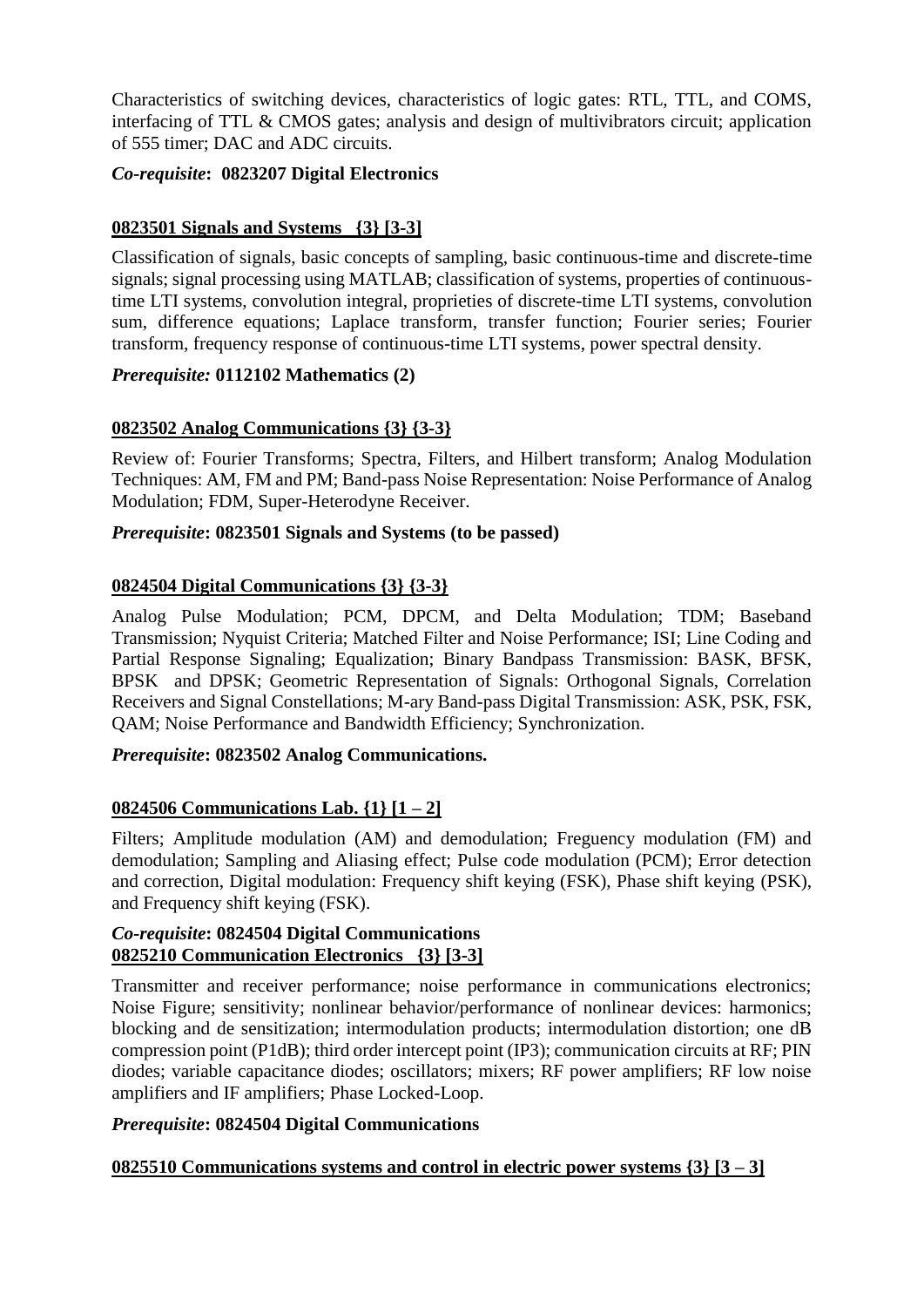Structure of a modern electric power system (EPS); Restructuring of EPSs; Communications system for EPSs; Internet basics; Main features of Communications & control systems of both types of EPSs; Necessity of distributed processing; Power System State Estimation (SE): The concept of power system SE, The method of Weighted Least Squares (WLS), Statistical properties of errors and estimates, Bad data detection and identification; Power System Control: Basic generator control loops, Load frequency control (LFC), Automatic generation control (AGC), Reactive power and voltage control; SCADA Systems for EPSs: Elements of a SCADA system, SCADA System Concept, Hardware and software for SCADA, CCC and ACCs, Determining Scan Interval, Functions of SCADA/EMS; Applications of GIS in EPSs; Computer applications to all studied topics using Matlab.

## *Prerequisite***: 0874310 Electrical Power Systems (1); 0823504 Digital Communications**

## **0833108 Numerical Analysis Lab. {1} [1-2]**

The use of tools and ready-made programs to improve student performance and ability to use the program like MATLAB in the field of solving mathematical and numerical functions, applications in engineering sciences and system design.

## *Prerequisite:* **0833105 Numerical Analysis**

## **0824507 Digital Signal Processing {3} [3-3]**

Sampling and aliasing; review of discrete time signals and systems; z-transform and its application to the analysis of LTI systems; DSP using MATLAB; discrete-time Fourier transform (DTFT); frequency response of LTI systems; discrete Fourier transform (DFT); structures for FIR and IIR filters; introduction to design of digital filters; applications of DSP: speech processing and image processing.

## *Prerequisite:* **0823501 Signals and Systems**

## **0825212 Selected Topics in Electronics {3} [3–3]**

The objective of this course is to introduce advanced and new topics in one of the areas of electronics engineering; the topics can be changed from one year to another depending on the instructor's area of specialty.

## *Prerequisite:* **Department Council Approval**

## **0874321 Electrical Drives {3} [3 – 3]**

Introduction to electric drive systems: elements of modern electrical drives, dynamics of motorload system, load and motor torque-speed characteristics, steady state stability, thermal consideration; power electronic converters in electrical drives; DC Motors and Feedback Controller; AC Machines and Space Vectors; Drives for Synchronous Machines; Induction Machines; Reluctance Drives; modeling of electric drives systems; braking of electric motors (dc and induction motors); drives of stepper motors.

### *Prerequisite:* **0873305 Electrical Machines** *Co-requisite***: 0874209 Power Electronics**

## **0875319 Distributed Generation and Smart Grids {3} [3 – 3]**

Traditional and new concepts of power systems; Possible benefits and drawbacks of Distributed Generation; DG definitions; Types of DG; Interface with the grid; Point of common coupling (PCC); Hosting capacity of DG; Impact of DG on power flow: Steady state voltage rise, Voltage profile for multi-bus radial feeder, Methods for steady state voltage regulation, Estimation of hosting capacity, Evaluation criteria, Power losses; DG impact on hosting grid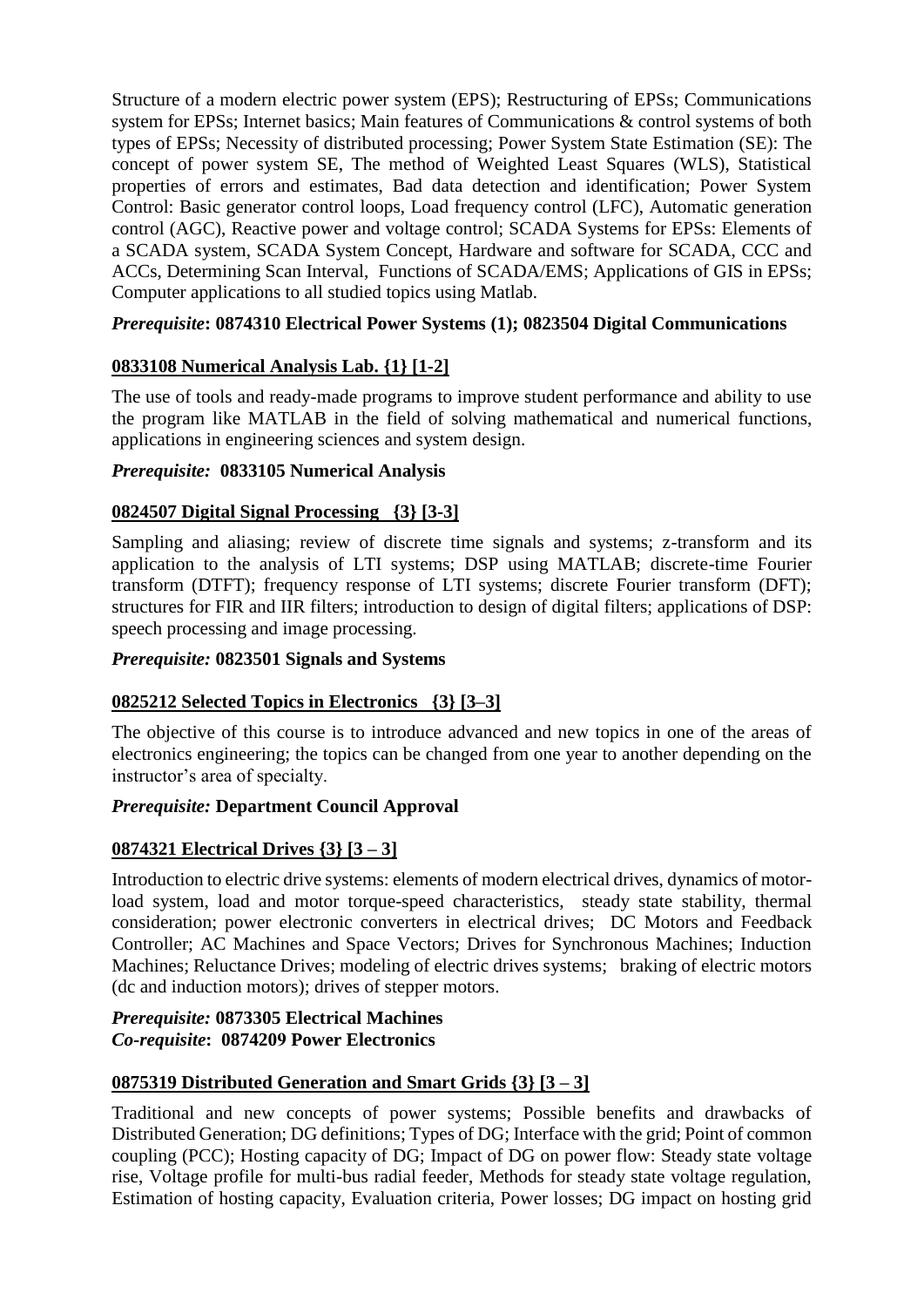under fault conditions: DG impact on balanced fault levels, DG impact on unbalanced fault levels, Behavior of DGs under fault conditions; Power Quality in presence of DG: Long duration voltage variation, Short duration voltage variation, Harmonics, Harmonic producers, Individual and total harmonic Distortion, Effect of harmonics on power system components; DG and Smart Grids: Definitions, Structure, Advantages, Smart grids worldwide, Microgrids, Smart grids and information technology; Computer applications to all studied topics using Matlab.

## *Prerequisite:* **0875318 Renewable Energy Systems**

### **0875320 Power Systems Protection {3} [3 – 3]**

Protection objectives; Basic components of PSP; Current transformers; Voltage transformers; Protective relay; Circuit Breaker and trip circuit; Basic requirements of PSP; Primary and backup protection; Various principles of power system protection; Types of relay based on relay operation mechanism; Overcurrent relays: Basic types of overcurrent relays, Time-current curves of time delay relays, Relay coordination, Protection of a Three-phase Feeder; Distance relays: Introduction to simple impedance distance relay and its R-X diagram, Impact of fault arc resistance, MHO distance relay, Three-stepped Distance Protection, Distance protection of a three-phase line; Differential Protection: Simple Differential Protection, Percentage Differential Relay, Power transformer protection; Rotating machinery protection: Stator faults, Phase fault protection, Ground fault protection, Rotor faults; Bus protection: Differential Protection of Buses, Selection of CT ratios in case of bus protection, External and internal fault, Actual behavior of a protective CT, Circuit model of saturated CT, Stability ratio of high impedance bus differential scheme, Protection of three-phase buses; Computer applications to all studied topics using Matlab.

#### *Prerequisite:* **0874310 Electrical Power Systems (1)**

## **0875322 Selected Topics in Electrical Engineering {3} [3 – 3]**

The objective of this course is to introduce advanced and new topics in one of the areas of electrical engineering. The topics can be changed from one semester to another by the Department Council.

#### *Prerequisite:* **Department Council Decision.**

## **0161100 Arabic Language (Remedial) {3} [3 – 3]**

The concept of language and its levels, comprehension and speaking; grammar exercises; nominal sentences, verbal sentences, kana and its sisters, inna and its sisters, masculine plural, feminine plural, singular, dual, numbers, appositives; punctuation marks, exercises in morphology (present and past participles); spelling issues (hamza/glottal stop writing): conjunctive hamza (hamzat wasl) and hamza qat', alef following group waw, alif layyinah ('flexible alif') and nunation (tanwin).

#### *Prerequisite***: None**

## **0171100 English Language (Remedial) {3} [3-3]**

Grammar: auxiliary verbs, the English tenses; vocabulary: relationships, media, places, appliances, activities; Writing Skills: paragraph writing, distinguishing between formal and informal letters; basic reading skills; basic listening skills; verbal skills: oral presentations, arguments, formal phone calls, restaurants recommendation.

#### *Prerequisite***: None**